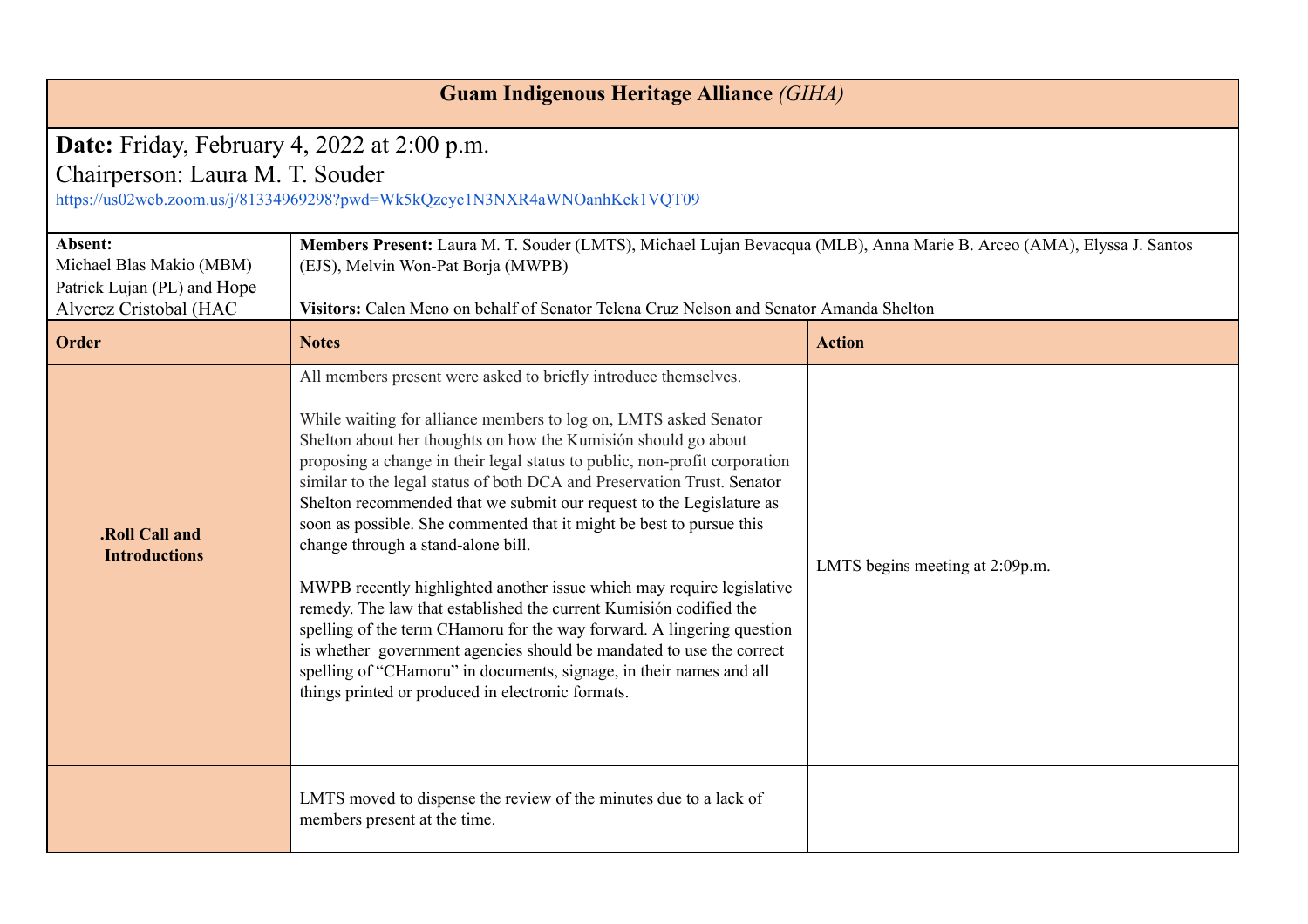| II.  | <b>Review of Minutes of</b>                       |                                                                                                                                                                                                                                                                                                                                                                                                                                                                                                                                                                                                                                                                                                                                                                                                                                                                            |                                                                                                                                                     |
|------|---------------------------------------------------|----------------------------------------------------------------------------------------------------------------------------------------------------------------------------------------------------------------------------------------------------------------------------------------------------------------------------------------------------------------------------------------------------------------------------------------------------------------------------------------------------------------------------------------------------------------------------------------------------------------------------------------------------------------------------------------------------------------------------------------------------------------------------------------------------------------------------------------------------------------------------|-----------------------------------------------------------------------------------------------------------------------------------------------------|
|      | <b>Regular Meeting</b><br><b>January 14, 2021</b> |                                                                                                                                                                                                                                                                                                                                                                                                                                                                                                                                                                                                                                                                                                                                                                                                                                                                            |                                                                                                                                                     |
|      |                                                   |                                                                                                                                                                                                                                                                                                                                                                                                                                                                                                                                                                                                                                                                                                                                                                                                                                                                            |                                                                                                                                                     |
|      |                                                   | Reorganization of Historic Preservation, status of new<br>$\mathbf{A}$<br>proposed legislation - PL<br>LMTS reported that PL is continuing to work with the<br>governor's office on the draft.<br><b>B.</b> Status of National Historic Preservation Guidelines for                                                                                                                                                                                                                                                                                                                                                                                                                                                                                                                                                                                                        |                                                                                                                                                     |
|      |                                                   | <b>Islands-MBM</b><br>LMTS reported that MWPB has been pursuing this item and<br>reported that there was no update during the last GIHA meeting.                                                                                                                                                                                                                                                                                                                                                                                                                                                                                                                                                                                                                                                                                                                           |                                                                                                                                                     |
| III. | <b>Updates on Ongoing</b><br><b>Issues</b>        | C. Naftan Update/Other Burials -PL/MWB<br>LMTS provided a summary of GIHA's efforts on this matter: We<br>have been discussing appropriate ways to re-inter and the<br>implications of the Naftan structure as a memorial. HAC has<br>mentioned that there are new burials uncovered in the Marbo<br>area, which LMTS hopes PL could expand on at our next<br>meeting. We still have questions on the moratorium that exists<br>now relative to materials that have been surveyed. Both the<br>Guam Museum and SHPO offices are actively engaged in<br>conversations on how to lift the moratorium. We do not know<br>how many materials have been curated so far but we are trying<br>to retrieve this information. Once the moratorium is lifted, the<br>question to address would be who is going to receive the<br>remains and how will they be curated and preserved? | PL to report on status and on new burial sites found, upon<br>his return from deployment.<br>MWPB will share updates with us when he receives them. |
|      |                                                   | D. Cultural Repository - MWB<br>Progress is being made. An agreement between DCA and the<br>UOG on ownership and administrative authority of the property<br>upon which the Cultural Repository is being built, is being<br>developed.                                                                                                                                                                                                                                                                                                                                                                                                                                                                                                                                                                                                                                     |                                                                                                                                                     |
|      |                                                   | E. Kumisión's Relocation Status - AMA                                                                                                                                                                                                                                                                                                                                                                                                                                                                                                                                                                                                                                                                                                                                                                                                                                      |                                                                                                                                                     |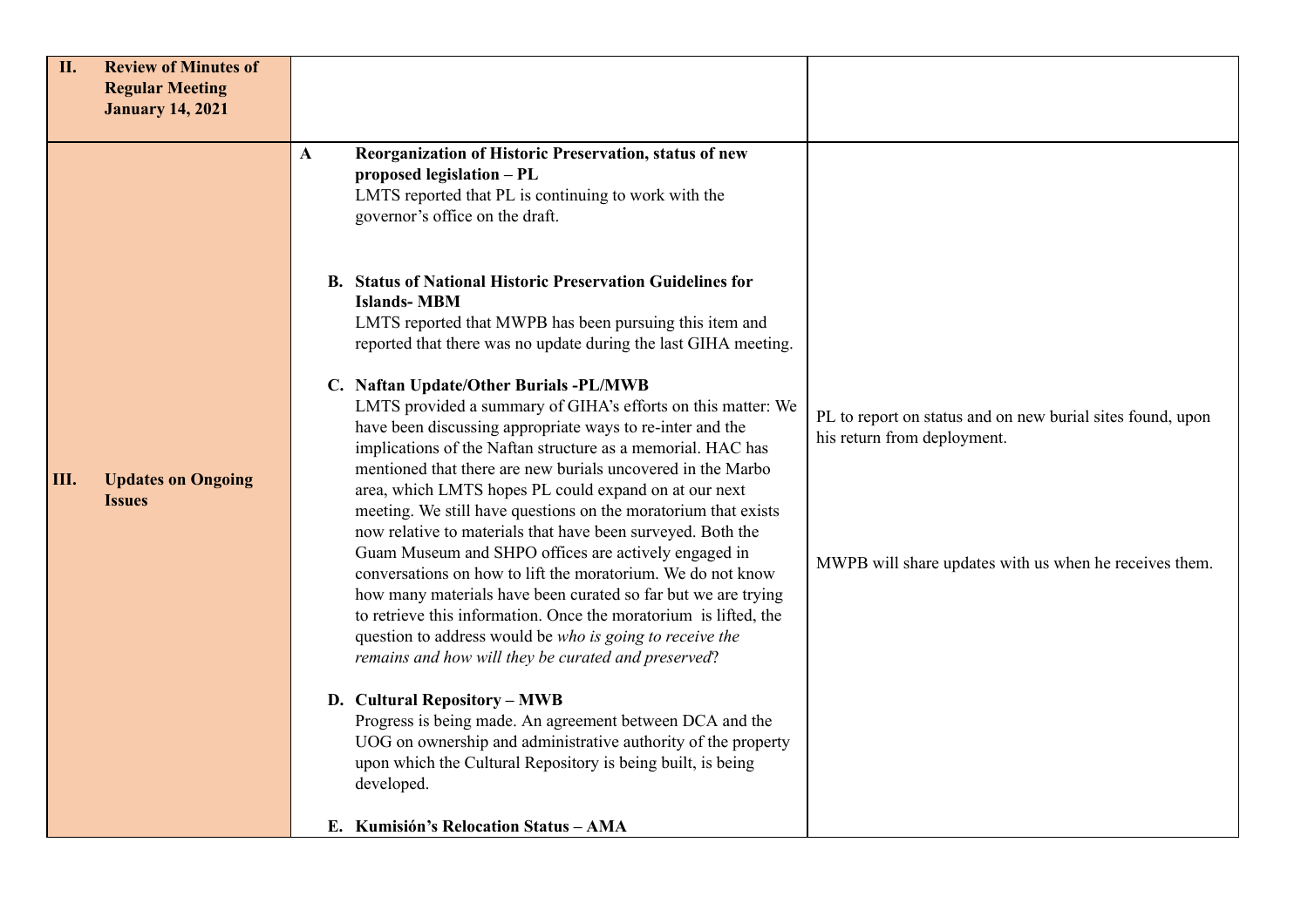|                                                                                            | LMTS reported that the Kumisión is in good spirits due to the<br>fact that the bid announcement has been published in the<br>newspaper. They are hoping companies will respond and that<br>they will be able to move into a new location which can<br>accommodate their growing personnel numbers.                                                                                                                                                                                                                                                                                                                                                                                                                                                                                                                                                                                                                                                                                                                                                                                                                                                                                                                                                                                                                                                                                                                                                                                                                                                                                                                                                                     |                                                                                                                                                                                                                                                                                                                                                                                                                                                                                                                                                                                                                                                                                                                                                                                                                                                                                                                                                                         |
|--------------------------------------------------------------------------------------------|------------------------------------------------------------------------------------------------------------------------------------------------------------------------------------------------------------------------------------------------------------------------------------------------------------------------------------------------------------------------------------------------------------------------------------------------------------------------------------------------------------------------------------------------------------------------------------------------------------------------------------------------------------------------------------------------------------------------------------------------------------------------------------------------------------------------------------------------------------------------------------------------------------------------------------------------------------------------------------------------------------------------------------------------------------------------------------------------------------------------------------------------------------------------------------------------------------------------------------------------------------------------------------------------------------------------------------------------------------------------------------------------------------------------------------------------------------------------------------------------------------------------------------------------------------------------------------------------------------------------------------------------------------------------|-------------------------------------------------------------------------------------------------------------------------------------------------------------------------------------------------------------------------------------------------------------------------------------------------------------------------------------------------------------------------------------------------------------------------------------------------------------------------------------------------------------------------------------------------------------------------------------------------------------------------------------------------------------------------------------------------------------------------------------------------------------------------------------------------------------------------------------------------------------------------------------------------------------------------------------------------------------------------|
| IV.<br><b>Upcoming Member</b><br><b>Event February 18,</b><br>2022 at 9:30am to<br>11:30am | A. Mes CHamoru and Mother Tongue Day Proclamation and<br><b>Resolution Signing to kick of first GIHA Networking Event</b><br>LMTS shared the draft program for the event. A correction was<br>made to the time listed (from 10:00am to 9:30am). LMTS<br>provided an overview of the event and noted that, this year, we<br>are adding two additional elements - the International Decade of<br>Indigenous Languages 2022-2032 and the GIHA networking<br>event. The latter is an attempt to bring together<br>CHamoru-centered and CHamoru-serving agencies and<br>nonprofit organizations both here and in the diaspora.<br>B. Invitations being coordinated by Kumisión (Elyssa and Flo)<br>Network members have been invited to this estimated 2-hour<br>event: The first hour will involve the proclamation and<br>resolution signing for the events highlighted while the second<br>hour is designated for the GIHA virtual networking event.<br>C. Mel and Miget to coordinate zoom and recording - need link<br>to send to confirmed participants<br>MWB stated that he will coordinate with the governor's office to<br>ensure smooth livestreaming for the event. He will need<br>administrative access. He asked that all parties send him any<br>necessary files and that he will work with EJS on creating a<br>single drive folder.<br>LMTS added that MWB connect with the governor and<br>speaker's offices to ensure livestreaming on both platforms. EJS<br>asked AS who the point of contact for tech support was for the<br>legislature. AS recommended that we reach out through the<br>Senator's offices and that they will coordinate logistics. | EJS to send invitations to the judges, reach out to I Hagan<br>Famalao'an Guahan to join the GIHA network, send<br>reminders to alliance members to produce their 5-minute<br>presentations and to send to MLB, confirm who will present<br>on behalf of SHPO, and remind new GIHA network<br>members about roll call, brief introductions, and additional<br>announcements portion.<br>MLB to provide EJS and Florence Landry the zoom link<br>from the governor's staff.<br>EJS and Florence Landry to send the event reminder with<br>the zoom link on Feb. 14th.<br>AMA to identify who will do the opening chant and send<br>pre-recorded files to MLB; AMA to reach out to GDOE and<br>Sinipok students to do the Inifresi.<br>LMTS to speak with Kumisión members as to who will do<br>the proclamation and resolution readings and to provide<br>updates on Mes Chamoru and Inacha'igen events; LMTS to<br>offer to speakers office readers for the resolution. |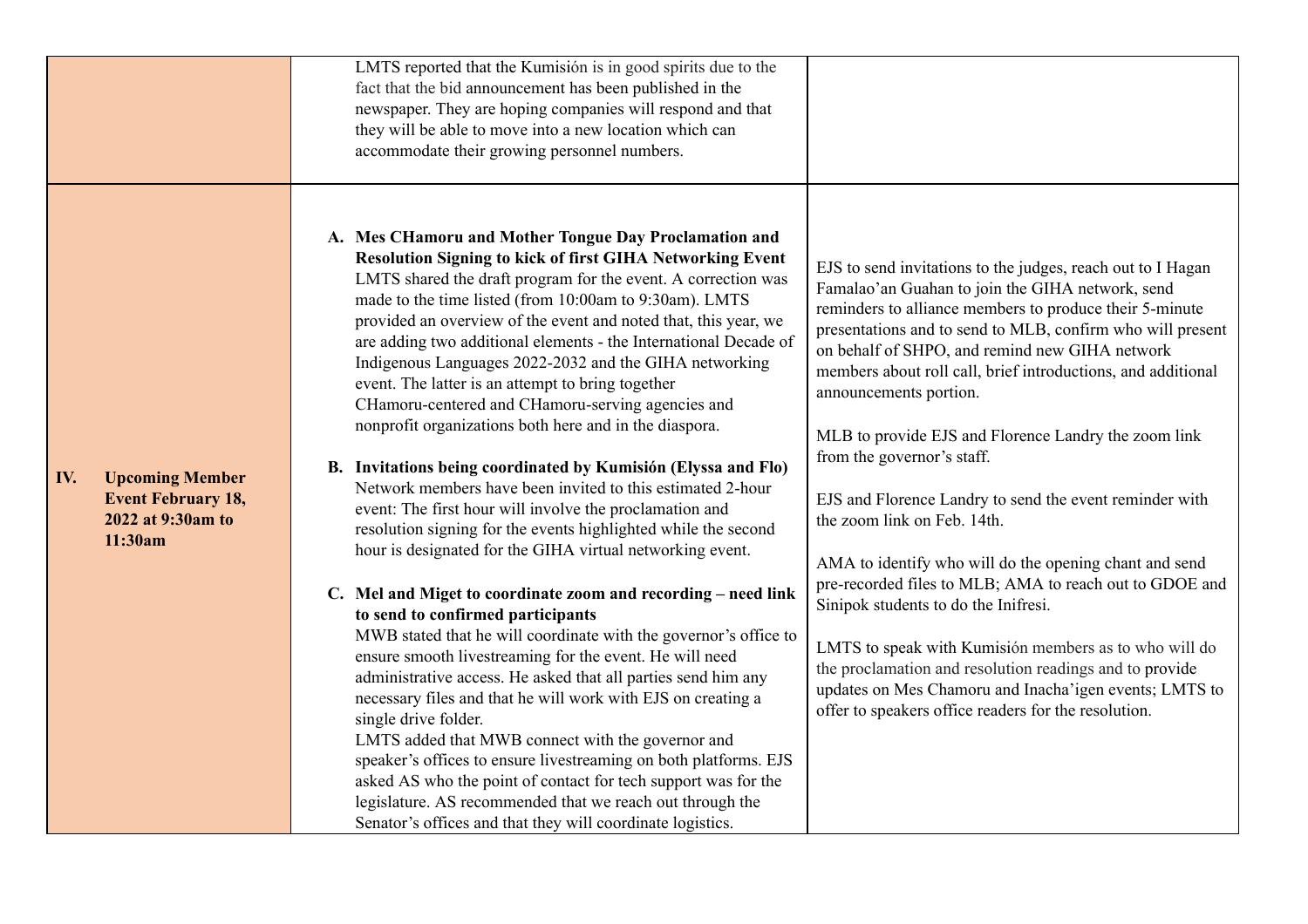|                           | EJS brought up concerns about network members having to<br>introduce themselves twice on the current agenda. Network<br>member "roll call" was added as a part of the general<br>introductions.<br>LMTS added an "additional announcements" line at the end of<br>the agenda, allowing network members to share their upcoming<br>events.                                                                                                                                                                                                                                                                                                                                                                                                  |                                                                             |
|---------------------------|--------------------------------------------------------------------------------------------------------------------------------------------------------------------------------------------------------------------------------------------------------------------------------------------------------------------------------------------------------------------------------------------------------------------------------------------------------------------------------------------------------------------------------------------------------------------------------------------------------------------------------------------------------------------------------------------------------------------------------------------|-----------------------------------------------------------------------------|
|                           | D. Laura to Emcee<br>LMTS reminded each GIHA member to work on their<br>presentations for networking event and added estimated time<br>slots per agenda item.<br>AS noted that, as far as the order of the items under the<br>resolution and proclamation, the maga håga and speaker usually<br>read their remakes before the reading takes place. Items were<br>adjusted accordingly.                                                                                                                                                                                                                                                                                                                                                     |                                                                             |
|                           | E. Kumisión drafting both the Proclamation and Resolution in<br>both CHamoru and English (Elyssa and Ann Marie)<br>LMTS and EJS are drafting the proclamation and the resolution.<br>It will be translated and presented to the governor. We are also<br>working on the resolution for the speaker's office.<br>LMTS recommended that the proclamation and resolution be<br>read in both CHamoru and English by members of the<br>Kumisión. AS requested that GIHA first ask the speaker if she is<br>comfortable with someone else reading the documents<br>considering this has always been their obligation. LMTS<br>clarified that the Kumisión's reading of the resolution is an offer<br>that the legislature can choose to decline. |                                                                             |
| <b>New Business</b><br>V. | A. HP asked Kumisión to assist with writing up descriptions of<br>registry of historic places - The Kumisión has yet to receive this<br>list from Malia Ramirez and will follow up.<br>B. HAC is requesting a letter from GIHA - tabled until the next<br>meeting when HAC can provide details.                                                                                                                                                                                                                                                                                                                                                                                                                                            | EJS to follow up on registry of historic place names with<br>Maila Ramirez. |